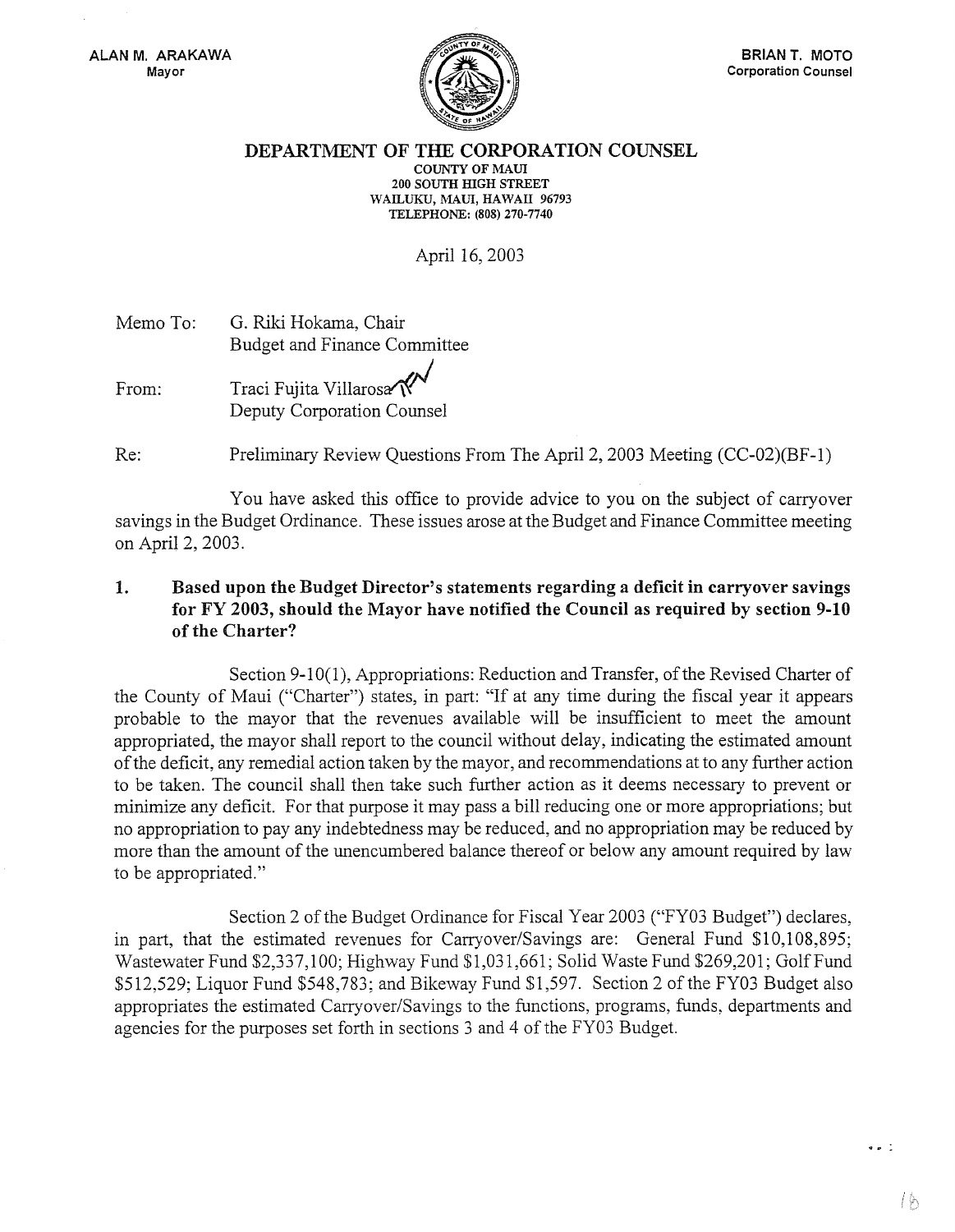## MEMO TO: G. Riki Hokama, Chair Budget & Finance Committee April 16, 2003

Page 2

The Proposed Budget Ordinance for Fiscal Year 2004 states that the actual Carryover/Savings for FY03 are: General Fund \$7,752,979; Wastewater Fund \$3,382,675; Highway Fund - \$435,156; Solid Waste Fund \$1,060,333; Golf Fund \$512,529; Liquor Fund \$843,556; and Bikeway Fund -\$3,663.

Wayne Fujita, Deputy Director of Finance, ("Mr. Fujita") explained that when accountants discuss the subject of deficits, it is discussed in one of two contexts: Balance Sheet or Income. The Balance Sheet context pertains to a point in time while the Income context pertains to a period of time. According to Mr. Fujita, the past practices of the Department of Finance ("Finance") has been to utilize the Balance Sheet and not the Income context when determining whether there is or will be a deficit in the revenues. In other words, Finance looks at county revenues as a series of snapshots in time and only finds a deficit if a particular snapshot of county revenue shows a deficit. Finance does not compare a revenue estimate with the actual revenue amount eight months later when determining if a deficit exists.

Mr. Fujita further explained that the reason Finance utilizes the Balance Sheet context is because section 9-10(1) of the Charter begins with the clause, "At any time", and he interprets this language to mean a point in time rather than a period of time. Moreover, Mr. Fujita does not believe the Charter refers to a period of time because every year many revenue categories fall short of the projected revenue estimate, but this has never triggered the reporting requirement in section 9-10(1) of the Charter. The reason for this is that either spending is reduced or other revenue categories offset any shortfall.

Mr. Fujita interprets section 9-10(1) of the Charter to require reporting only when revenues available are insufficient to meet the amount appropriated and, according to Mr. Fujita, this has not occurred. The report submitted to Council by Finance the first week of April 2003 showed that real property tax revenue increased by \$1,400,000 and carryover savings was \$1,146,287. Thus, Mr. Fujita's position is that there was no deficit and the amount of carryover savings revenue has been sufficient to meet the amount appropriated.

The interpretation of the charter is similar to the interpretation of a statute. Maui County Council v. Thompson, 929 P.2d 1355, Hawai'i (1996). The fundamental starting point for statutory interpretation is the language of the statute itself. Peterson v. Hawaii Elec. Light Co., Inc., 944 P.2d 1265 (Sept. 5, 1997). Where the statutory language is plain and unambiguous, the plain and obvious meaning should be given effect. Id. Statutes are open to construction only where the language used in the statute is ambiguous and requires interpretation. Id. Rules of interpretation are resorted to for the purpose of resolving an ambiguity and not for creating one. Id. When there is doubt, doubleness of meaning, or indistinctiveness or uncertainty of an expression used in a statute, an ambiguity exists. Id. Legislative intent is the guiding star in the interpretation of a statute. Id. Implicit in the task of statutory construction the foremost obligation is to ascertain and give effect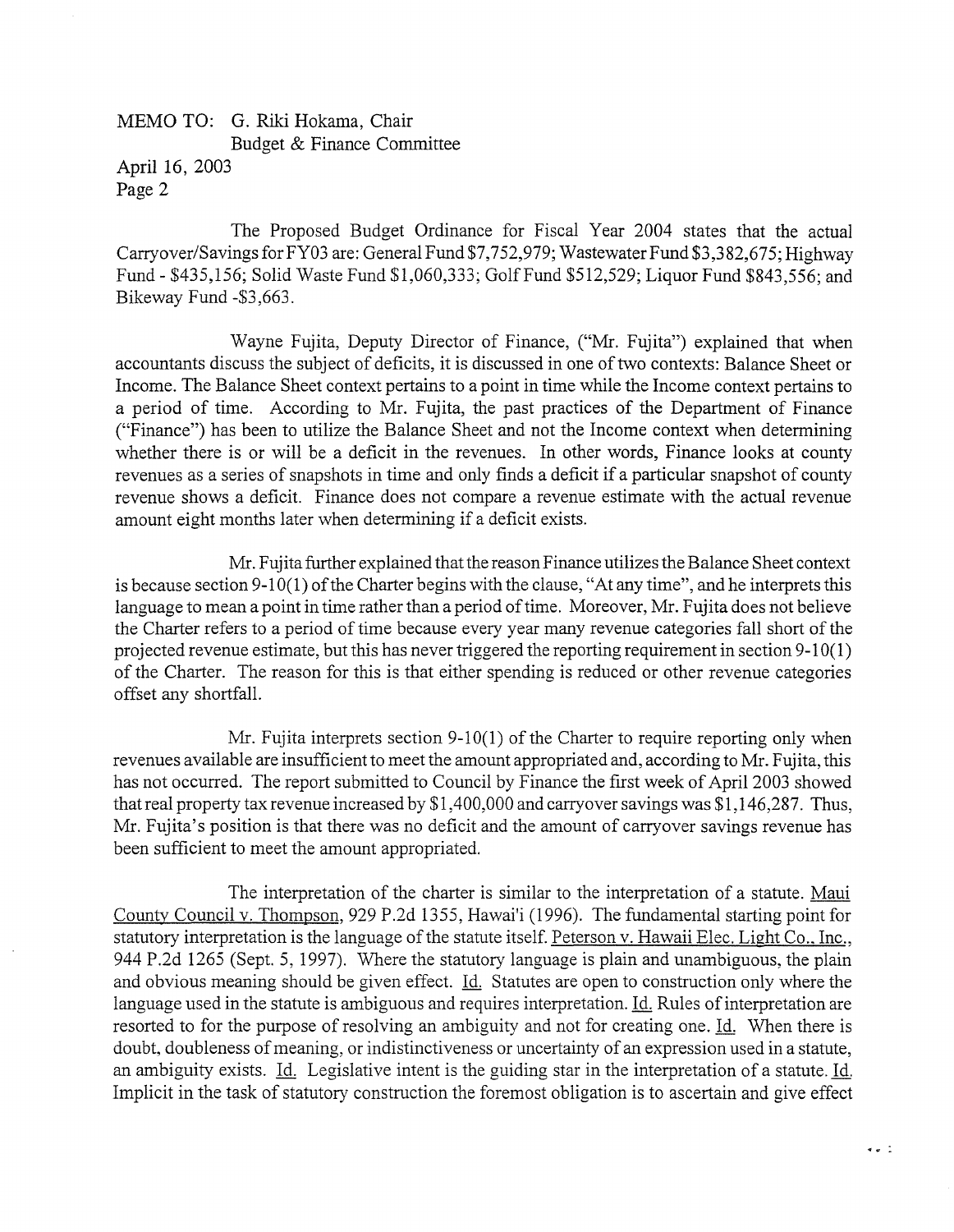MEMO TO: G. Riki Hokama, Chair Budget & Finance Committee April 16, 2003 Page 3

to the intention of the legislature, which is to be obtained primarily from the language contained in the statute itself. Id. In construing an ambiguous statute, the meaning of the ambiguous words may be sought by examining the context, with which the ambiguous words, phrases, and sentences may be compared, in order to ascertain their true meaning. Id. In construing a statute one must look to the object to be accomplished, the evils and mischiefs to be remedied, and place on the statute a reasonable construction that will best effect its purpose. Territorv of Hawaii v. Morita, 41 Haw. 1 (March 12, 1955).

Section 9-10(1) of the Charter is ambiguous in that it does not contain clear language setting forth the specific circumstances which would cause the Mayor to believe that the revenues available would probably "be insufficient to meet the amount appropriated." However, we believe the intent of this section is to provide Council with notice of a material shortfall in the County's estimated revenues and the circumstances surrounding such shortfall.

Pursuant to section 3-6 ofthe Charter, Council is vested with the authority to legislate taxes, rates, fees, and assessments, borrow money, and legislate appropriations. Pursuant to section 9-5 of the Charter, Council also has duties associated with the review and adoption of the annual budget. Given this fiscal responsibility, it is important that Council be informed in a timely manner of material changes in the County's financial situation. Thus, it is reasonable to infer from the language in section 9-10(1) of the Charter that the purpose of the section is to allow Council to fulfill its duties under the Charter.

Therefore, it is this office's opinion that section  $9-10(1)$  of the Charter should be read broadly to give effect to the intent of this section. Given this broad interpretation, it is the conclusion of this office that, in accordance with section 9-10(1) of the Charter, the Mayor should notify Council of any material shortfall in estimated revenues when it appears probable that that is likely to be the case.<sup>1</sup> The Mayor's report should include: 1) The estimated amount of the difference between the actual and estimated carryover savings revenue as of the date of the report; 2) Remedial measures taken, if any, by the Mayor to address the insufficiency in revenue (e.g., reducing expenditures or using other revenue to offset a shortfall in carryover savings revenue); and 3) Any recommendations regarding further action to be taken. With this information, Council could then make informed decisions on whether further action would be necessary to ensure that the County's financiai situation is secure.

 $\bullet$   $\bullet$   $\stackrel{?}{=}$ 

 $1$  The exact timing of a determination that revenues will be insufficient to meet the amount appropriated will depend upon the facts and circumstances. Estimates of revenue are subject to fluctuation and uncertainty, and, in the case of carryover savings, are subject to change pending final audit.